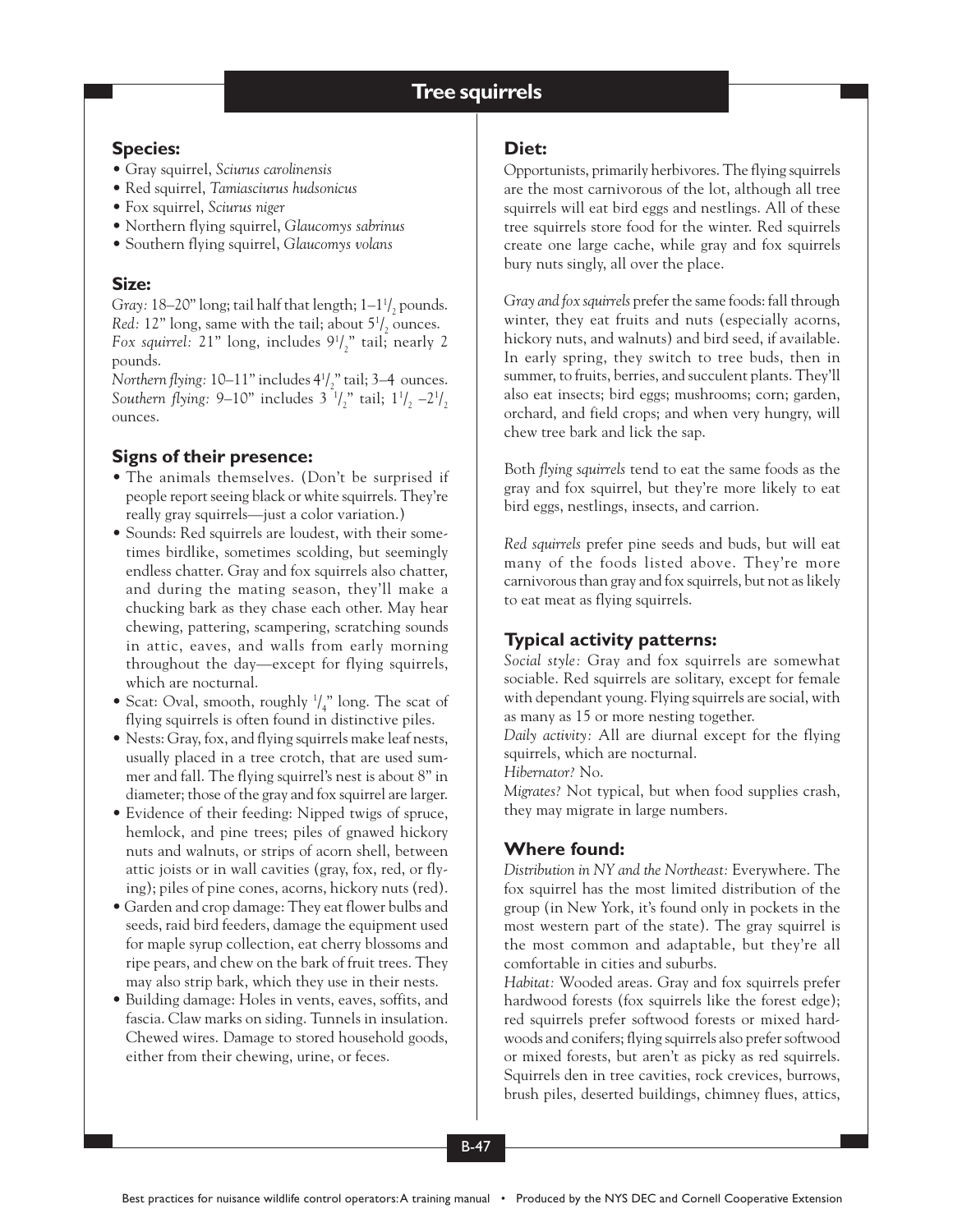#### **Tree squirrels**

barns. Gray, fox, and flying squirrels also make leaf nests for use in the summer and fall. Red and flying squirrels prefer old woodpecker nest holes and hollow tree limbs.

*Territory and home range:* The red squirrel is strongly territorial, defending both food sources and den trees. Gray and fox squirrels are not, but may fight to establish dominance in common feeding grounds, such as around a bird feeder. Their home ranges are broadly overlapping and variable, generally about an acre. Flying squirrels are often found in large groups and are most likely not territorial.

# **Breeding habits:**

*Pair bonding style:* Polygamous. Females raise young alone.

*Breeding dates:* Gray and fox squirrels: mid-December through January (fox squirrels mate in January). Red and northern flying squirrels: late winter. Southern flying: early spring. Gestation takes 40–45 days. Five to ten percent of older female gray squirrels may breed again in June.

*Birthing period:* Gray and fox squirrels: February-March. Gray squirrels may have a "second" litter in June-July. Red and northern flying squirrels: April-May (red squirrels may continue into June). Southern flying squirrels: May-June.

*Litter size:* Gray squirrel: 2–4 young; fox squirrel: 2–4; red squirrel: 3–6; flying squirrels: 2–7 young.

*Weaning dates:* Gray squirrels begin leaving the nest at 10–12 weeks.

*Amount of time young remain with parents beyond weaning date:* Not long. Young female gray squirrels may stay with their mother for several months, although they won't necessarily remain near the den site.

### **Common nuisance situations:**

*Time of year:* Any time of year.

Customers calling from fall through winter (September through February) often complain about denning activity. Typically, an attic den could be home to 8– 10 squirrels (red or gray squirrels) or dozens of flying squirrels (perhaps up to 50).

From March through May, most calls relate to their breeding, as females seek places to raise their young. That's when you typically find one female and her young in the attic or wall.

*What are they doing?*

- They den in attics, walls, sheds, barns, and chimneys, annoying people with their noise and odors. Squirrels usually gain access via overhanging branches, power lines, or by climbing up the siding. They may fall into chimney and furnace flues, thus gaining entrance to the basement or interior of the house.
- Their nest materials might block a vent, causing a fire hazard.
- They chew and scratch wires (another fire hazard) and also damage attic vents, eaves, screens, bird feeders, siding, insulation, household goods, and the tubing used for maple syrup production.
- They run along power lines and sometimes short out transformers.
- Squirrels also eat garden, field, and orchard crops; bird seed; and newly planted vegetable seeds.
- They'll strip the bark from trees, especially fruit trees and cedar.
- Disease risks: mange, cat scratch disease, typhus, rabies (rarely).

# **Legal status in New York:**

Gray and fox squirrels are protected game species, with set seasons (the "black" squirrel is actually a gray squirrel that's just darker). Red and both flying squirrels are unprotected. From ECL 11-0523:

"7. Whenever black, grey and fox squirrels, opossums or weasels are injuring property on occupied farms or lands or dwellings, they may be taken at any time in any manner, by the owners or occupants thereof or by a person authorized in writing by such owner or occupant."

#### **Best practices**

*Remove artificial food sources (bird seed, pet food):*

- If anyone is feeding the squirrels, persuade them to stop.
- There are metal bird feeders that close once the squirrel jumps onto them, which are effective. Other feeder designs can be modified to make them more squirrel-proof. Place a stovepipe baffle (min. length  $2^{1/2}$ ft.) on the pole, at least four feet off the ground. Or hang the feeder on a rope between two pulleys.
- Keep the area underneath the feeder clean.
- Enclose compost piles in a framed box using hardware cloth or welded wire; in a sturdy container, such as a 55-gallon drum; or in a commercial composter.
- Feed pets indoors.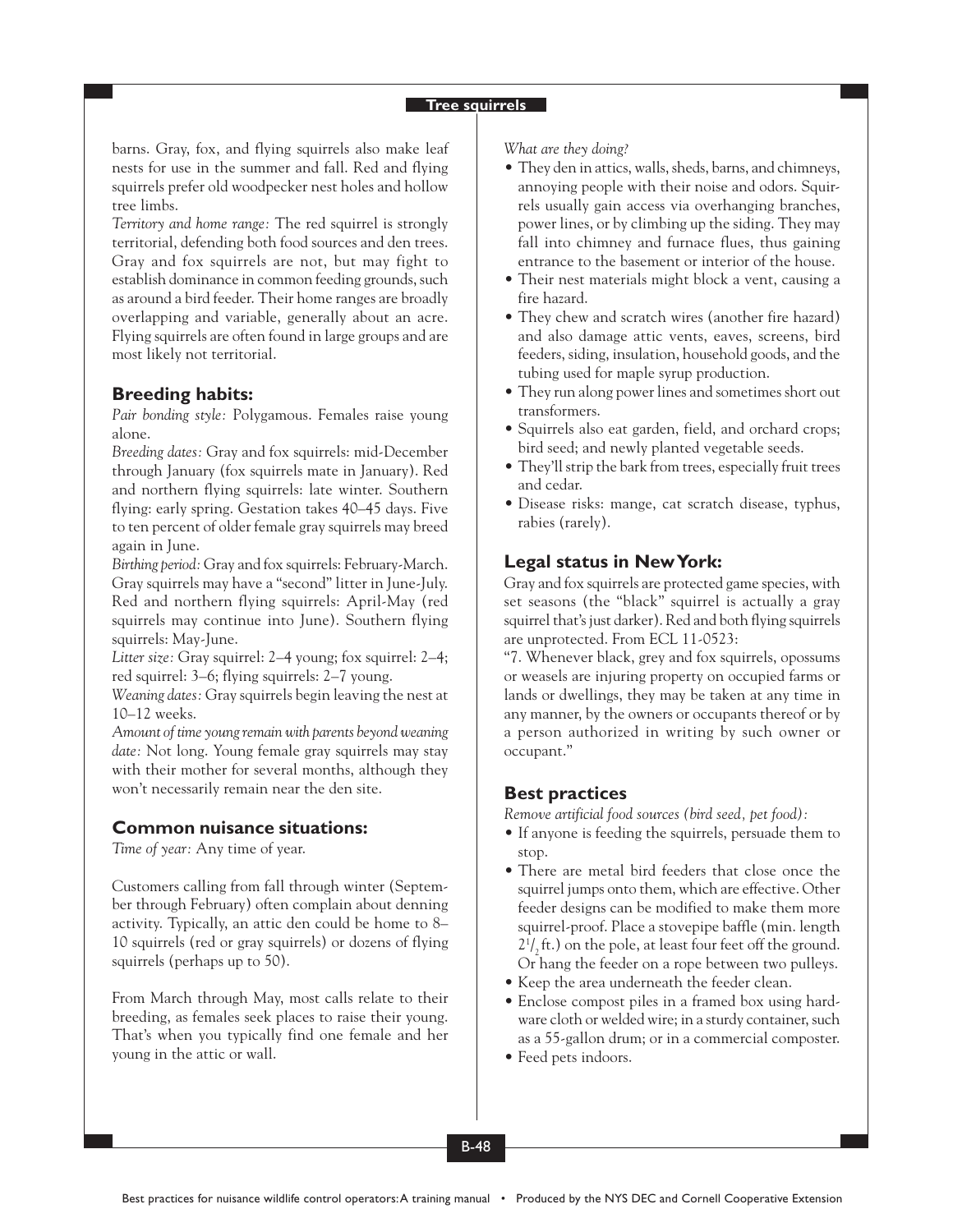#### **Tree squirrels**

• Just so you know (and for those NWCOs with commercial pesticide applicator licenses)—there are brands of sunflower seed and suet that are treated with a repellent. The active ingredient is capsaicin, the chemical that makes hot peppers taste hot.

*Protect vulnerable crops:*

- Plant bulbs within a cylinder of 1" poultry wire. Lay the wire in a trench then plant the bulbs in it. Add some dirt, finish wrapping the wire around the bulbs, then cover with soil.
- Another option for bulbs is to plant them, and then lay a piece of  $\frac{1}{2}$ " hardware cloth over the soil surface to reduce the squirrels' ability to dig up the bulbs. The hardware cloth should extend at least a foot around the plantings, and be covered with soil. Its mesh must be large enough for the stems to grow through, so you may need to experiment with different sizes for different plants.
- Establish a barrier around gardens and fields with fences (wire mesh, electric, or combination wire/ electric fence). Use  $\frac{1}{2}$ " hardware cloth or welded wire. The fence must be 30" high, buried 6–12" deep, with a foot-wide "L"-shaped shelf that sticks out to prevent the squirrels from burrowing underneath it. Or use a 2–wire electric fence (if allowed by local ordinances) with one wire placed at 2" above ground, and the other at a height of 6". A combination fence should have a wire at 2" off the ground, and along the top of the fence.
- If there aren't any mammals nesting in the tree, wrap two-foot wide bands of sheet metal around fruit trees at 6–8 feet, to prevent squirrels from climbing the tree. This will only work if the squirrels can't leap from another tree or other object onto this tree. (Attach the band loosely, so the tree has room to grow. Don't staple the band onto the tree because that can prove dangerous if someone needs to cut down the tree.)
- For NWCOs with commercial pesticide applicator licenses: There are several repellents for use on maple sap collection equipment, lawns, gardens, outdoor furniture, and buildings.

#### *Prevent entry into building:*

First step: Remove any current residents. Exclude them with a one-way door when the young are old enough to be mobile.(For squirrels in a chimney, see the rope trick, described in the second bullet under "if young are present...")

*If this is a preventive action, or there are no young present, can:*

- Replace plastic attic vents with metal designs that are securely attached to the building, or screen them with  $\frac{1}{2}$ " hardware cloth. Attic vents are a common entry point for squirrels.
- Seal openings at the joints of siding, overhanging eaves, and where pipes and utility lines enter buildings. Plug gaps around water, gas, and heating pipes with latex caulk. For large holes around pipes, use galvanized metal pipe chase covers, sheet metal plates, mortar, plaster of paris, or cement.
- Cover chimney flues with commercial caps, and seal any gaps in the chimney's flashing.
- Wrap 2-foot wide bands of sheet metal around trees that are within jumping distance (10 feet) of the building (see notes above).
- Trim overhanging tree branches 10 feet away from the house.
- Screen gutter pipes, downspouts, and foundation drain pipes with  $\frac{1}{4}$ " hardware cloth.

*If young are present, remove the entire family before blocking the entrance to their den:*

- If the young are older and mobile, install a one-way door over the entry hole. They'll leave but won't be able to re-enter. Make a squirrel excluder of 4" diameter plastic pipe, 18" long, mounted over the opening, pointing down at a 45-degree angle.
- If the squirrels are caught in a chimney, give them a way to climb out. Place a small weight on a rope that's 1" in diameter. Drop the rope down the chimney. (The weight helps you drop the rope all the way down, and then keeps the rope taut so the squirrels can climb it.) Once the squirrels have left, cap the chimney so they won't enter it again.
- First, a special caution about relocating squirrels. All of these squirrels rely on a cache of food to survive the winter, so if you move them too far away during that time, they'll probably starve to death. Not possibly—probably. Limit relocation to times when food is readily available.
- Trap and release strategies to reduce the risk of orphaning wildlife: The best way to prevent orphaning is to convince your customers to wait until the young are mobile before removing, repelling, or excluding the family from the site. If that's unacceptable, you can try to capture and remove both the female and all of her young and hope that she will retrieve them and continue to care for them. Some NWCOs are trying to refine removal